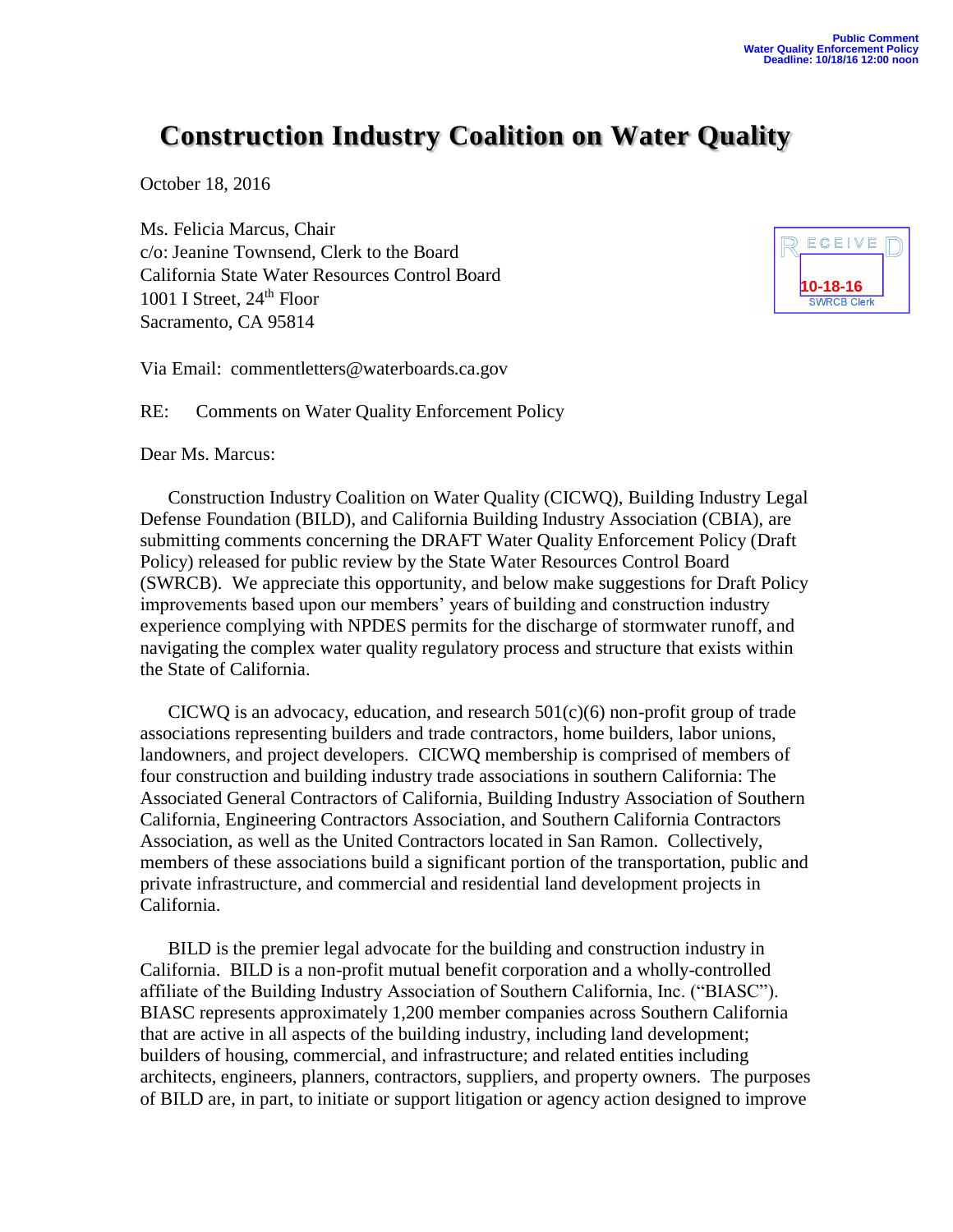the business climate for the building industry and to monitor and involve itself in government regulation critical to the industry.

The California Building Industry Association (CBIA) is a non-profit trade association comprised of approximately 6,500 member companies that are engaged in all aspects of planning, designing, financing, constructing and selling approximately 80% of all new homes built in California each year.

In reviewing the Draft Policy and the proposed changes in light of the existing Water Quality Enforcement Policy, we note several areas where proposed changes create new and extensive webs of liability for dischargers, and eliminate or change existing definitions so as to create more liability for dischargers and create conflict with existing regulatory programs. Our specific observations and suggestions for changes includes:

- 1. The Draft Policy proposes to make contractors and subcontractors liable for violations of the Construction General Permit (CGP) along with property owners and jurisdictions. Having multiple parties effectively jointly and severally liable under the CGP could lead to confusion in the field and unnecessary overlapping of efforts in the BMP and monitoring context. There is no logical reason for this proposal, and we recommend elimination. (Draft Policy, Page 2)
- 2. The Draft Policy places less emphasis on "fair" and "consistent" enforcement actions, choosing instead to rely on the penalty calculator formula. We believe such emphasis will allow the Regional Boards to make inequitable decisions that could easily lead to abuse of power. We recommend that the Draft Policy be revised to allow the enforcing agency to consider similar enforcement actions when assigning adjustment factors and calculating penalty amounts. (Draft Policy, Page 3)
- 3. Although the Draft Policy seeks to "achieve consistency in enforcement," it specifically does not require a Regional Water Board "to compare a proposed penalty to other actions that it or another Regional Water Board has taken or make findings about why the assessed or proposed amounts differ." But without reference to other applications of the Draft Policy, there is no consistency. While it may be that the Policy should not require that the various Regional Water Boards seek out other decisions when applying the Policy, the Policy should require that a Regional Water Board provide evidence of conflicting applications of the Policy and assess why its application of the Policy does not violate the SWRCB's professed goal that the Policy be applied consistently throughout the state. (Draft Policy, Page 3)
- 4. We oppose and suggest eliminating any changes to Class I priority violations as anything that has the "potential" to "individually or cumulatively" cause significant detrimental impacts to human health or the environment. Class I priority violations were previously left to violations that posed immediate and substantial real threats to water quality and (not and/or) had the potential to actually cause significant harm to human health or the environment. As currently worded, even discharges that pose a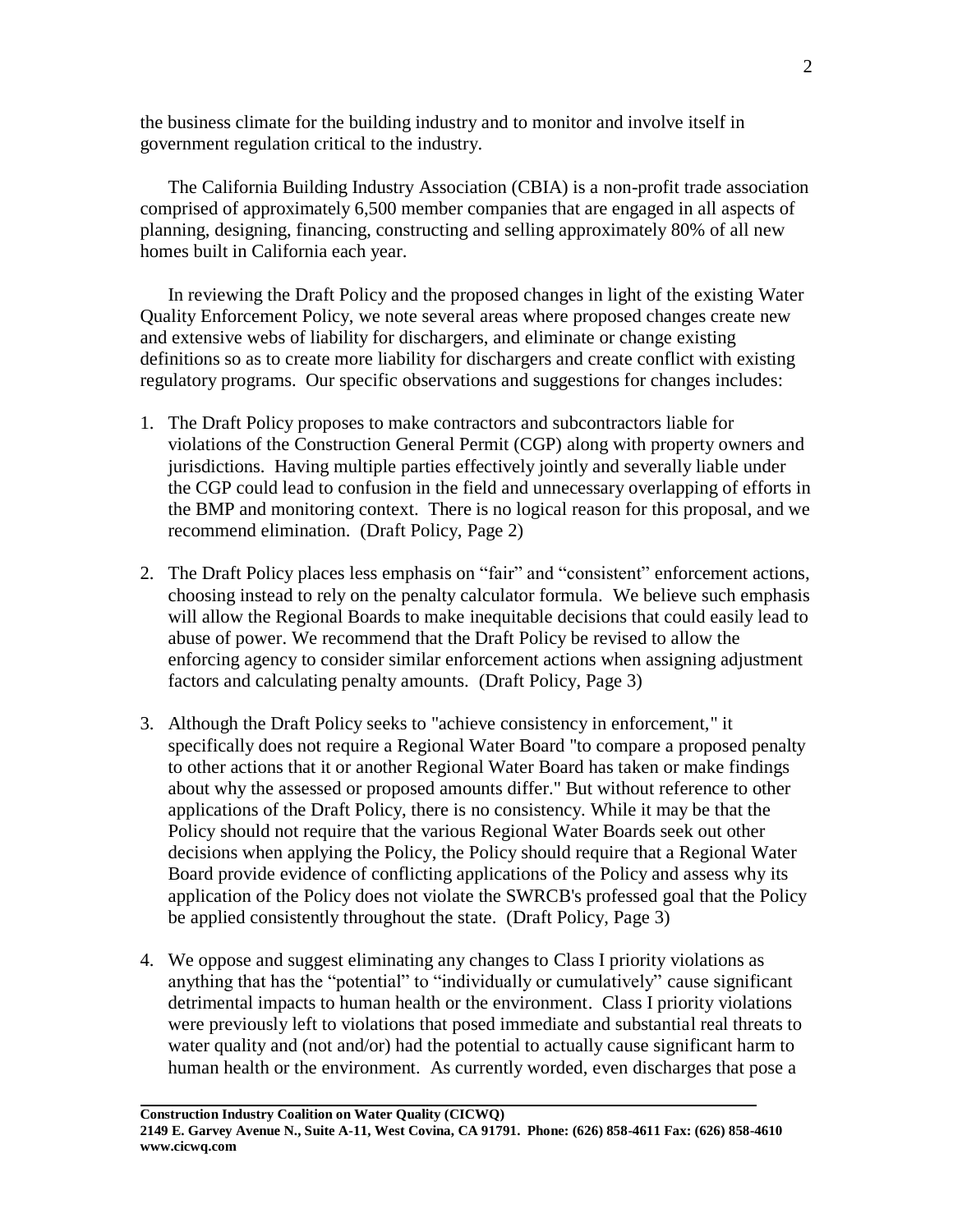low threat to the environmental or would have no actual adverse consequences in receiving waters would be considered Class I priority violations. (Draft Policy, Page 6)

- 5. Classifying the "unpermitted fill of wetlands over .5 acres" as a Class I priority violation is problematic because of the SWRCB's draft (not final) "procedures" related to dredge and fill (Draft Policy, Page 6). Neither the Draft Policy nor the SWRCB's draft dredge and fill procedures define the term "wetlands" making it impossible for the regulated community to determine when discharges may be subject to enforcement. This problem is magnified when considering that these discharges are nearly always governed by a permit or water quality certification issued by the U.S. Army Corps of Engineers (ACOE) or the Regional Water Board or both. Moreover, the state authorities do not appear to have sufficient jurisdiction to regulate wetlands in this manner. (See for example, the comment letter submitted by the ACOE to the SWRCB related to the draft dredge and fill procedures.
- 6. Classifying ANY discharge of "construction materials" into receiving waters with beneficial uses of COLD WARM or WILD is too far reaching, and we suggest no changes to this section (Draft Policy, Page 6). The existing CGP has requirements— BMPs meeting the BAT and BCT standards—that if met allow for discharges from construction sites. As worded, the Draft Policy would subject any discharges from construction sites to enforcement as Class I violations regardless of compliance with the CGP and regardless of any real concern for downstream water quality. Moreover, because "construction materials" can include "soil or dirt" the Draft Policy's making discharges of construction materials subject to enforcement sets a de facto limit for soil/dirt at zero. The SWRCB has shown no authority or justification for a zero limit on dirt or soil discharged from a construction site and the provision must be removed.
- 7. Similarly, the Draft Policy's making any discharges with the potential to individually or cumulatively "cause or contribute" to turbidity in receiving waters over 100 NTU is problematic (Draft Policy, Page 6). First, background conditions during ambient and wet weather periods may be in excess of 100 NTU. Secondly, a permitted entity discharging in full compliance with its permit should be immune from enforcement under this provision. We suggest modifying the last bullet in the list on page 6 to read: "Discharges causing or contributing to in-stream turbidity in excess of 100 nephlometric turbidity units (NTU) in receiving waters with beneficial uses of COLD, WARM, and/or WILD, except during or after storm events or in the event that background conditions exceed 100 NTU, and except when discharged in compliance with any applicable permit."